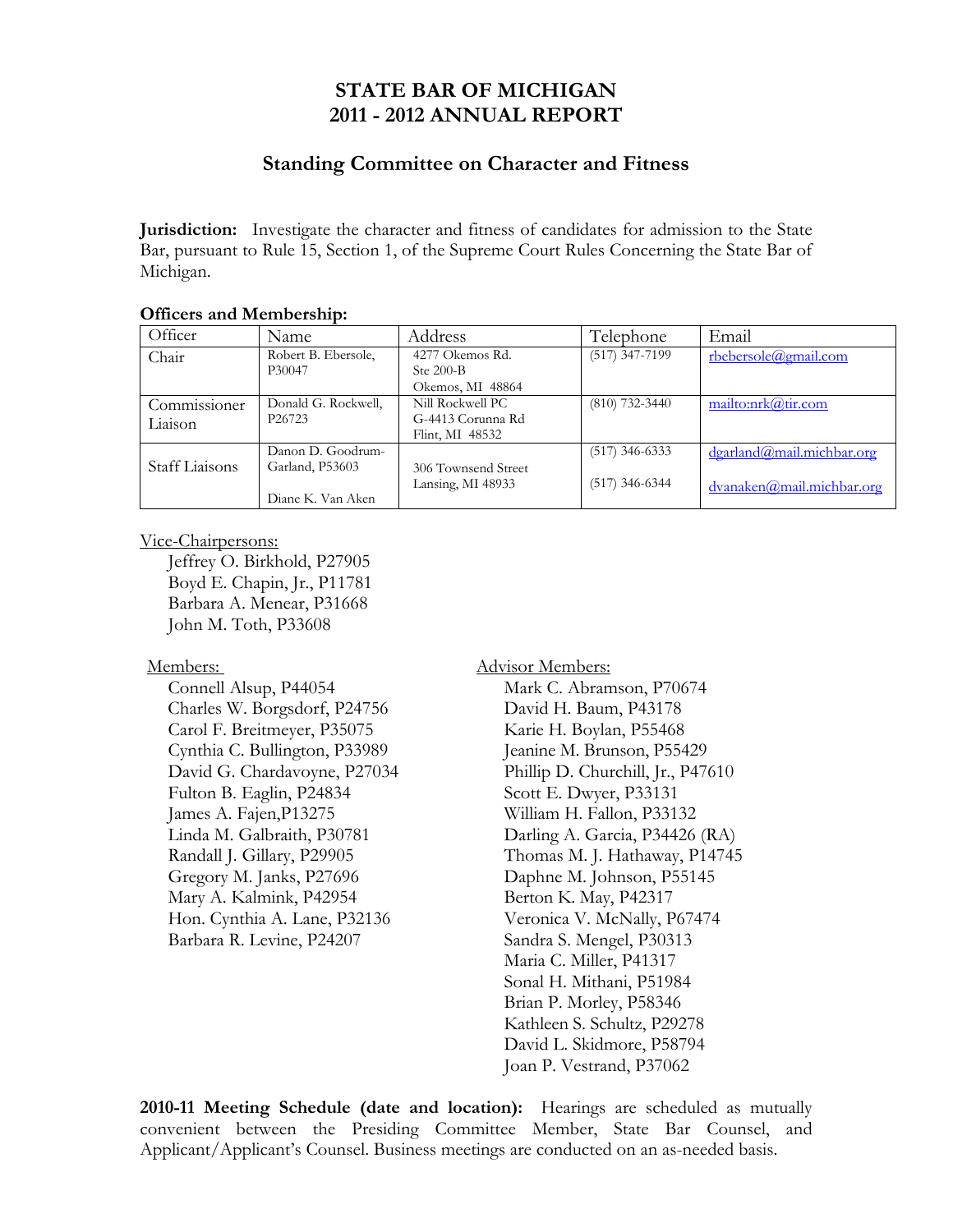## **COMMITTEE RESPONSIBILITIES**

The primary work of the Standing Committee on Character and Fitness is to conduct confidential applicant hearings and make recommendations to the Board of Law Examiners. One to two business-type meetings are held during the year to address policy issues and train new members, if determined necessary by the Chairperson. Approximately 1400 applicants take the bar examination annually and each first time applicant must complete an Affidavit of Personal History and submit all required background information. After the staff investigation is completed, an applicant is recommended favorably to the State Board of Law Examiners without referral to the Committee when investigation of past conduct discloses no significant adverse factual information. In all other instances, applicants are referred to a District Committee for a personal interview. Approximately 180 members of the Bar volunteer to serve on the nine District Committees. The District Committees issue a written report and recommendation on each applicant interviewed to the Standing Committee. Upon receiving a District Committee recommendation, the Standing Committee may: endorse the recommendation, take the recommendation under advisement pending additional information, remand the recommendation to the District Committee with instructions for further proceedings, or reject the recommendation and conduct a hearing *de novo*.

The District Character and Fitness Committees conducted interviews for 52 applicants for the July 2011, exam cycle. To date, 20 files have been referred for District Committee interviews for the February 2012 exam cycle, and of those, 12 interviews have either been scheduled or completed. It is expected that up to 19 additional files may be referred for the February 2012 exam, based on the information received to date. New member training for District Committee members was conducted on March 1, 2012 by members of the Standing Committee and State Bar Staff.

From May 1, 2011 through April 30, 2012, the Standing Committee held 33 formal hearings before making recommendations to the State Board of Law Examiners. Additionally, 19 hearings are expected to be held during the remainder of the fiscal year. Seven hearings before the State Board of Law Examiners were also conducted during this time frame, which required the presence of a member of the Committee acting as assigned State Bar Counsel. Nine additional hearings are currently pending.

The time commitment required to conduct formal hearings, establish policies, address individual applicant requests, and monitor the applicant processing system is significant. The Committee would be unable to function without the dedication, professionalism, and hard work of members of the District Committees and the members of the Standing Committee. It is a tribute to the legal profession that among its members are so many people who give substantially of their time to ensure that persons admitted as lawyers in Michigan are worthy of public trust.

## **Other Activities:**

In addition to conducting hearings, the Committee also designates Subcommittees to study and make recommendations regarding issues relevant to Bar Admissions when necessary. Members of the Outreach Subcommittee, an ongoing Subcommittee studying ways to further educate the law student community about the upcoming character and fitness process, appeared at the request of several law schools to give six separate presentations.